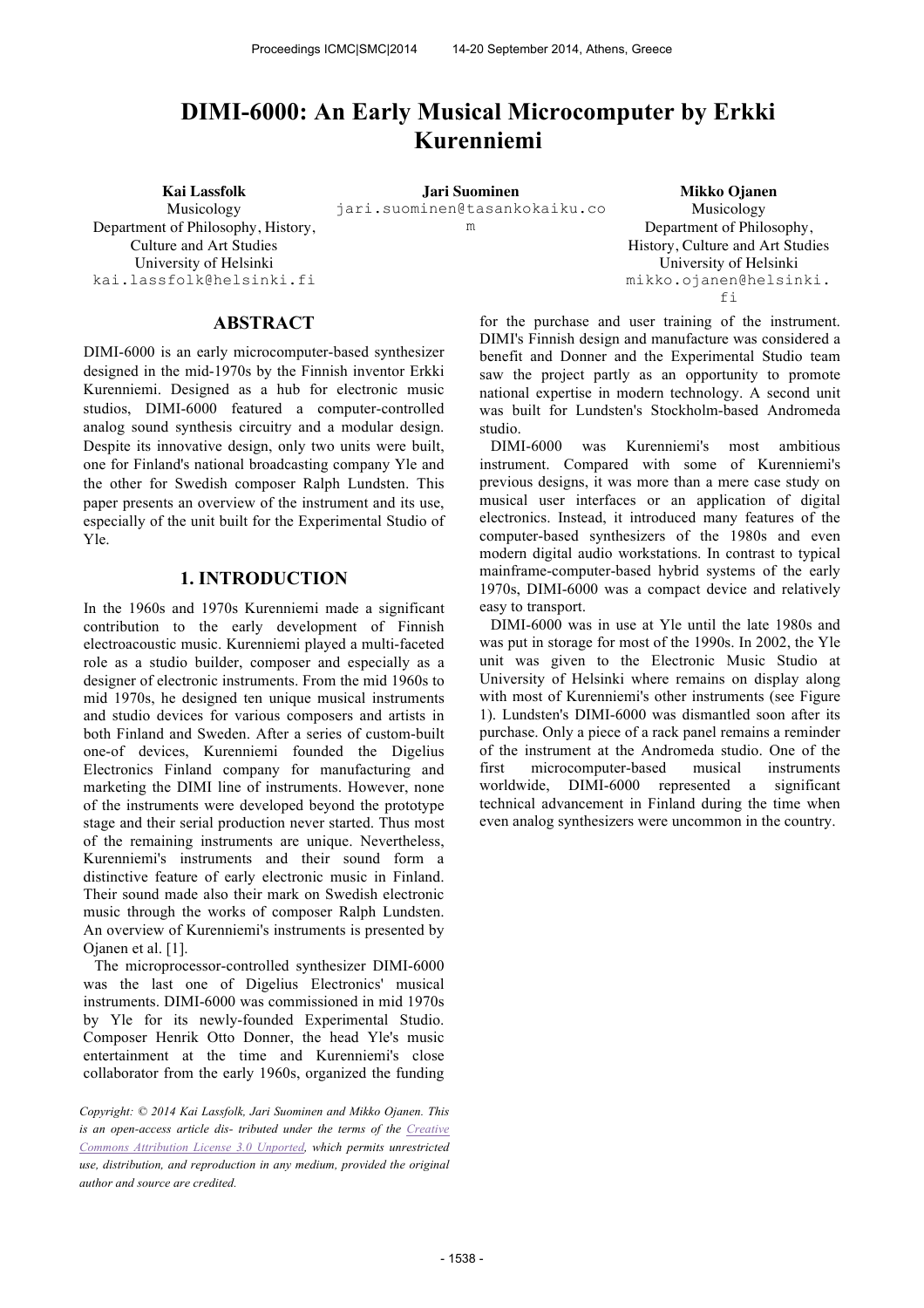

**Figure 1**. The Yle DIMI-6000 system at the University of Helsinki Electronic Music Studio in 2014.

# **2. EARLY DESIGN IDEAS**

Kurenniemi's working style has often been described as impulsive. Indeed, many of his instruments remained in prototype stage as he already started working on the next one. Even the DIMI-6000, the most advanced of his projects in many ways, can be regarded as a prototype when examined as an individual instrument. However, when Kurenniemi's instrument design work is viewed as a hole, it forms a logical process that points directly towards modern music production methods and computer-based modular digital audio workstations. In this process, DIMI-6000 is an important step.

Already in the 1960s Kurenniemi was well known for his advanced instrument designs among the Finnish electroacoustic music community. A radio amateur in his teens, Kurenniemi gained strong knowledge with electronics very early on. With his school mates Erkki Salmenhaara and Ilkka Oramo, both future professors and musicologists, Kurenniemi build a modest electronic music studio in the organ balcony of his school in the late 1950s. Some years later the newly appointed professor in musicology, Erik Tawaststjerna, was looking for someone to build an electronic music studio under the premises of the Department of Musicology at the University of Helsinki. During the 1960s, Kurenniemi was free to design instruments according to his visions. He didn't get any salary, but the department provided funding for the studio equipment and component purchases.

Two primary trends directed Kurenniemi's studio and instrument design plans during the 1960s and early 1970s. Firstly, he was interested in algorithmic composition and in designing an instrument that could produce pre-programmed music with "a flick of a switch". Application of digital logic to sound production and control became important to Kurenniemi. Among his sources of inspiration were the RCA synthesizer by Olson and Belar [2] of the 1950s as well as his programming experience from the analog computer of the Department of Nuclear Physics, University of Helsinki in the early 1960s. Kurenniemi was convinced that "the future would be digital" and chose to design his studio based on digital logic - a trend which was already applied in the Siemens studio in Munich and followed couple of years later in Stockholm in EMS.

Secondly, already in his early studio design Kurenniemi envisioned the studio as an integrated system of sound producing and processing modules. The first version of this idea was his three piece studio device initially called Sähkö-Ääni-Kone (Electric Sound Machine). Later in Kurenniemi's memos this integrated set of equipment is called System-1 and years later it has been entitled Integrated synthesizer. In the 1970s, this design trend appeared in Kurenniemi's work as the modular DIMI-U (U for Universal) system. DIMI-U was based on an idea that the customer could choose from a set of different sound producing and processing modules. No DIMI-U systems were built, but the microcomputer controlled DIMI-6000 can be seen as one manifestation of the basic idea and anticipated a computer-based music production suite.

Until the early 1970s, the University of Helsinki Electronic Music Studio was the best equipped of its kind in Finland. In contrast, the equipment of the YLE experimental studio, founded in 1973, was initially modest, consisting of a couple of tape recorders and sound generators. Therefore, DIMI-6000 was a major endeavor for Yle. By Donner's request, Kurenniemi presented his ideas for the possible features of the new instrument at YLE. The first steps in designing the instrument were made in 1974 [3]. Although YLE's main objective was to acquire an advanced synthesizer, one of the initial ideas was also to substitute the studio mixer, an expensive device at the time [4].

Kurenniemi's earlier instrument, DIMI-A was used as a starting point, although a much more advanced design was aimed for. Instead of the discrete digital logic circuitry and shift register memory of the DIMI-A, a modern microprocessor chip and random access memory was chosen for DIMI-6000. Moreover, the DIMI-A was severely limited by its small parameter memory and lack of mass storage device. Ideas from analog synthesizers, such as the VCS-3 synthesizer of the University studio, were also adapted. As a result, DIMI-6000 became a microcomputer-controlled analog synthesizer with a semi-modular architecture. In April 1975, the instrument was delivered to the Yle studio. One month course on user training by Digelius and Kurenniemi followed the delivery [3].

## **3. HARDWARE ARCHITECTURE**

DIMI-6000 consists of a main chassis, a video computer terminal and one or two C cassette mass storage devices.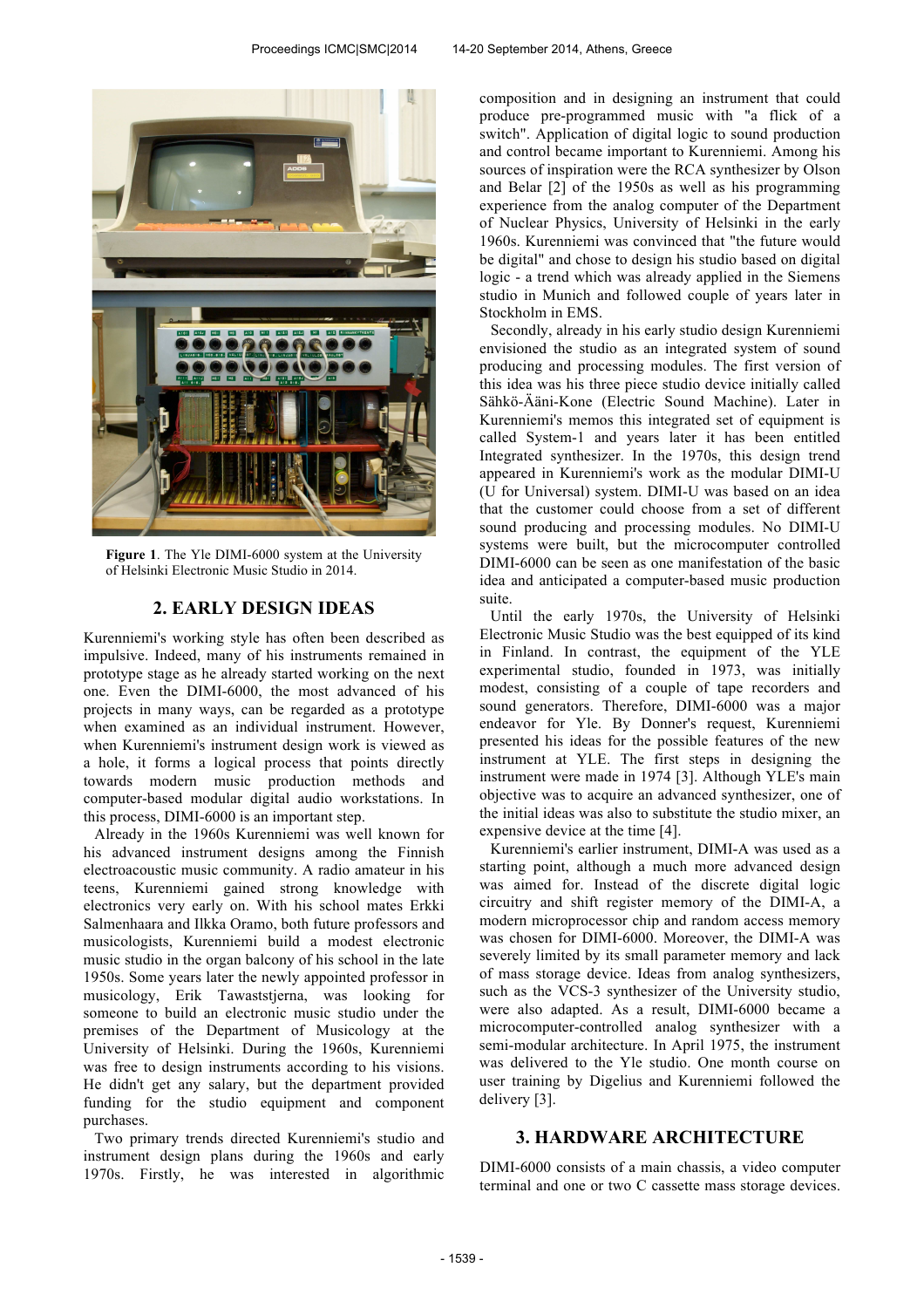Both the terminal and C cassette units are general purpose devices. The terminal is an ADDS Consul 880 and C cassette units were ITT SL 56 Automatic models, standard reporter tape recorders at Yle. The main chassis was manufactured by Digelius Electronics.

The main chassis of the Yle's DIMI-6000 consists of three parts: processor unit, (sound) generator unit and patch bay. The physical patch bay was added by special request from Yle. The processor unit of the DIMI-6000 was based on the Digelius Electronics' DIS System, the first microcomputer manufactured in Finland. Like the DIS System, the control unit is based on the Intel C8008 8-bit microprocessor. The random access memory was expanded in several stages. Initially, the instrument had 4 kilobytes of RAM [3]. Later it was expanded to 7 kilobytes and further expansion of 4 KB was planned [5]. 1.25 KB of the processor memory map was allocated for ROM and the remaining memory was left for the system software and user programs.

The generator unit contains four oscillators, four multiplier modulators, two filters and two main audio outputs. The oscillators have separate outputs for sine, triangular and square waveforms. Kurenniemi considered 8-bit digital oscillators for DIMI-6000, but, interestingly, did not find the sound quality sufficient for this application [6]. Instead, he used ICL8038 waveform generator chips that had been introduced few years earlier and would later end up being one of the most popular microchips for such purposes [7]. Multiplier units are based on the ICL8013 chip and may be used either as ring modulators or voltage controlled amplifiers, depending on the input signals. The filters have dedicated low-pass, band-pass, and high-pass outputs [8]. Both the processor and generator units contain standard size interchangeable PCB cards based on the Eurocard system.



**Figure 2**: Block diagram of the DIMI-6000 signal path [5]

The signal path is divided into two parallel halves each with two oscillators, a ring modulator, an amplifier and a filter. (See Figure 2.) Each oscillator pair is followed by an 8-input/1-output switching matrix that allows to mix the oscillator waveforms and two external input signals. Another pair of switching matrices is located between the filters and main audio outputs. Each of these matrices allows to mix the outputs of the three filter bands of both two filters and two external input signals. The oscillators, amplifiers and filters are voltage controlled with 10 bit resolution while the semiconductor switching matrices are controlled by digital on/off signals.

The audio inputs and outputs as well as various signal insert and input/output connectors are located in the Tuchel connector based patch bay unit. Furthermore, each of the parrallel signal paths is split into two sections in between the ring modulator and amplifier. The matrices and the physical patch bay provide a two-level modular architecture for the generator unit. Installed as a late addition, the batch bay unit includes D-connectors for 8 digital-to-analog and 16 analog-to-digital converter signals.

The C cassette players act both as mass storage devices and as recording and reproduction devices for real-time digital control commands. Typically, one C cassette player was used to play back previously recorded control data and the other one was used for simultaneous recording. This allowed to make real-time overdub recordings of the control data. The ADDS terminal provides the main user interface of the system through its computer keyboard and ASCII character output.

### **4. USER INTERFACE AND SOFTWARE**

The first system software of DIMI-6000 was DISCORD, written by Kurenniemi. DISCORD was a simple program that allowed to play the instrument [9]. DISCORD allowed to program timed sequences as well as real-time control from the terminal keyboard. Only miscellaneous handwritten notes remain from the DISCORD documentation.

Based on the user experiences from DISCORD, composer and programmer Jukka Ruohomäki was hired to develop new software both to address the instrument's technical shortcomings and to enhance its user interface. In 1977, he completed the DISMAL (DIS Musical Assembly Language) program. In particular, DISMAL addressed the problems of tuning the unstable oscillators through tuning tables. Ruohomäki also wrote a detailed operating manual for DISMAL and the overall use of the instrument.

Like DISCORD, DISMAL allowed both real-time playing and writing pre-programmed sequences called scores. In practice, DIMI-6000 was typically used by typing the 8008 processor instructions as octal codes which, according to Ruohomäki (2014), were easy to memorize.

The DISMAL user manual [5] points out several shortcomings and peculiarities of the instrument. The 8008 processor was already considered outdated and too slow for advanced use. Furthermore, the control voltage values of the DACs had to be refreshed periodically by the user, which added to the processing overhead of the system. The boot procedure of the instrument was cumbersome and could require several trials to get it into a stable state. The DISMAL system worked as a program